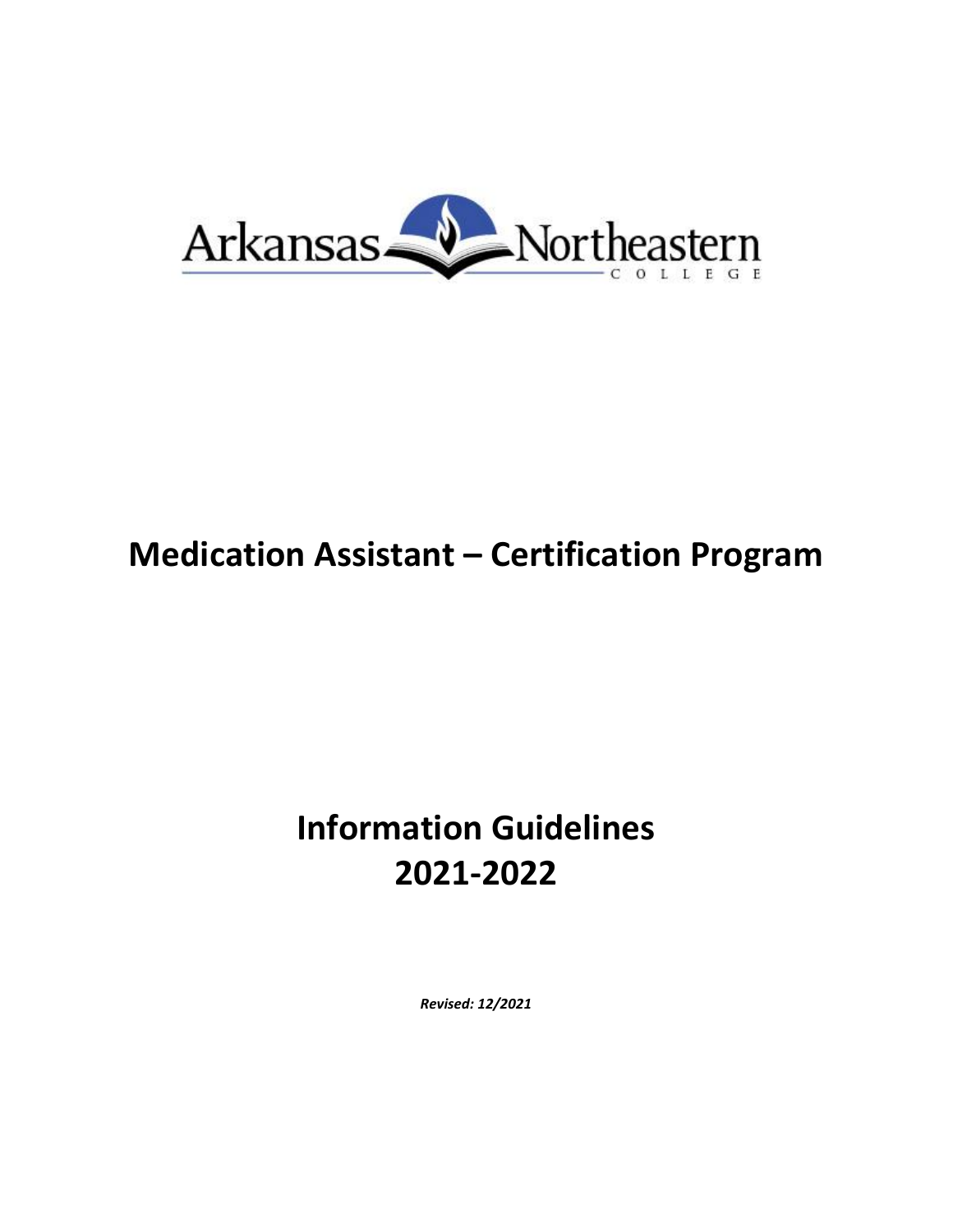# **Arkansas Northeastern College Medication Assistant-Certified (MA-C) Program Information Guidelines 2021-2022**

#### **Course Description:**

The ANC Certificate of Proficiency (CP) in Medication Assistant-Certified Program is designed to educate qualified individuals to administer certain nonprescription and legend drugs in long term care facilities under the supervision of a licensed nurse. Theory, lab, and practicum will focus on safe medication administration and avoidance of errors. Knowledge of common side effects and adverse reactions of medications are included in addition to the legal aspect of documentation and communication techniques. Concepts of professional ethics are covered. The course practicum will focus on the skill of medication administration and safe application of medication theory and concepts in the long-term care facility. Supervised clinical experience is provided administering medications in nursing home settings. Upon successful completion of this program the student will be eligible to apply to take the Medication Assistant Examination to become a Medication Assistant-Certified (MA-C). The MA-C Program at Arkansas Northeastern College is approved by the Arkansas State Board of Nursing.

The MA-C may be offered in the Fall, Spring and Summer (if demand) semesters based on need.

#### **Admission Criteria**

All Medication Assistant- Certified (MA-C) students are assigned the Nursing & Allied Health Advising Specialist to be their Advisor until after acceptance into the program. The Advising Specialist may schedule both group and individual sessions with students to ensure College and Admission guidelines are provided and explained for those students seeking admission into the MA-C Program. Admission to the Arkansas Northeastern College MA-C program is based on student's ability to meet the following requirements:

# **College Admission Requirements (Students must meet all College admission requirements).**

- Complete ANC Application and submit to Admissions in the Registrar's Office.
- Complete placement testing (ACT, ACCUPLACER). Must meet minimal required scores.
- Submit a high school transcript or GED (with scores) to the Registrar's Office
- Submit official transcripts from any college(s) previously attended to the Registrar's Office for evaluation.
- Submit all updated Immunization records (2 MMR's & TB Skin Test or Chest x-ray). Refer to Immunization policies.

#### **MA-C Admission Requirements:**

- Complete Application for Admission to the MA-C Program and submit as directed.
- Read and sign Statement of Responsibility and Understanding of Functional Abilities located in Information Guidelines. Submit with MA-C Application.
- Attend scheduled advising sessions as required by the Advising Specialist or MA Instructor.
- Complete the Health History and obtain Medical Clearance if requested. Students need to be in good health and be able to meet functional abilities.
- Minimum age of 18 years.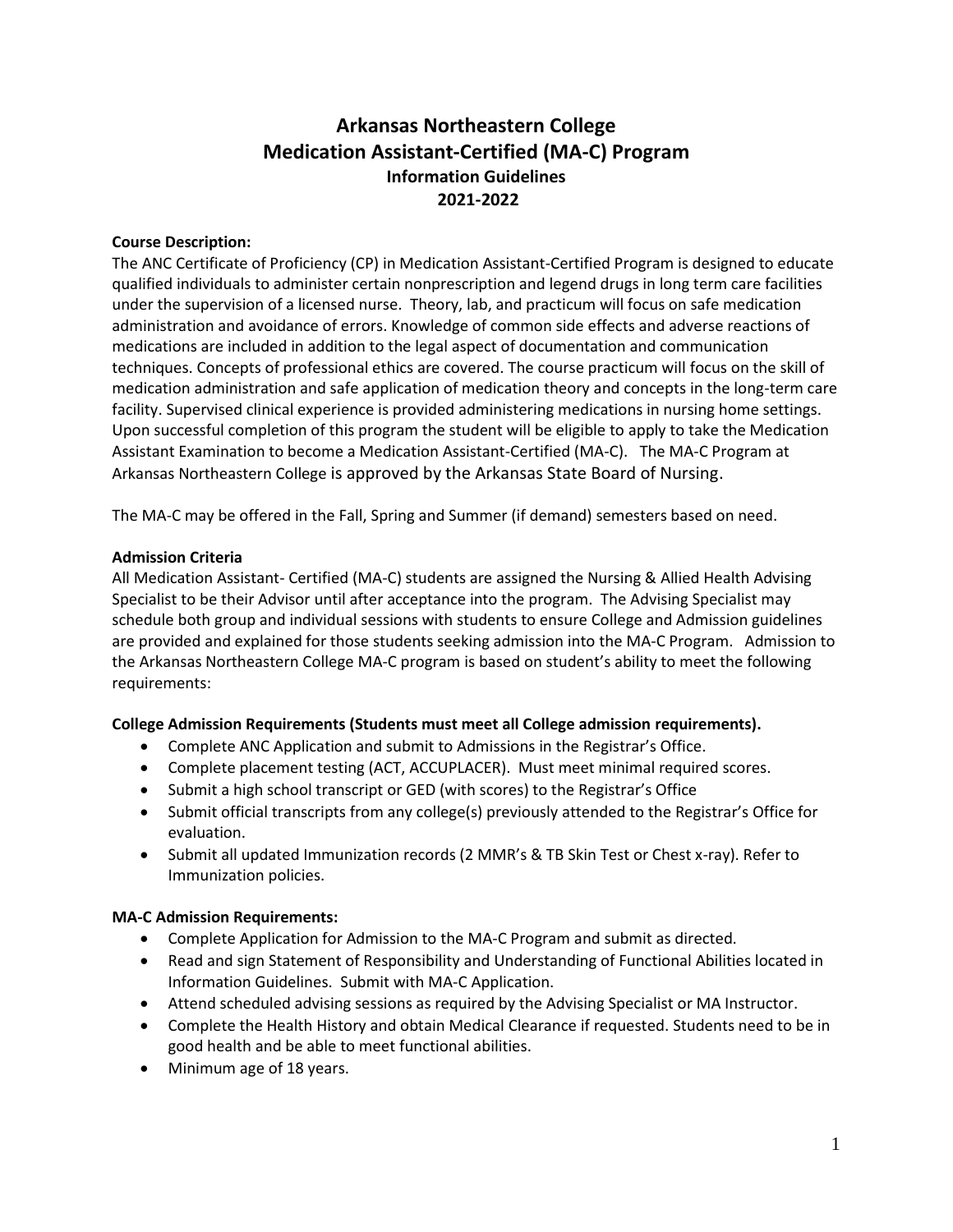- Earned high school diploma or successfully passed the general educational development (GED) test.
- Able to speak, read, write and understand English.
- Is currently listed in good standing on the Arkansas certified nurse aide registry
- Maintained registration on the Arkansas certified nurse aide registry continuously for a minimum of one (1) year. Persons with a criminal record, substance abuse problems, and or health problems that would interfere with safe practices may be ineligible for placement on the state registry and/or for employment.
- Completed at least one (1) continuous year of full-time experience as a certified nursing assistant (CNA) in Arkansas.
- Is currently employed at a designated facility in Arkansas.
- Submit to a criminal background check.
- Current (not expired) American Heart Association Basic Life Support for the Health Care Provider (CPR) certification (required).
- Proof of negative tuberculin skin test (TST) or negative chest x-ray if the skin test is positive.
- Meet the MA Functional Abilities to include being in good health and be able to lift 50 pounds throughout the entire class and clinical sessions.
- Students re-applying for admission/readmission into one of ANC's Nursing or Allied Health Programs or Courses must have a written letter of recommendation from the previous Program Director validating the student left the program in professional good standing.

#### **Advisement and Placement**

Students interested in the MA Program must meet with the Advising Specialist for Nursing & Allied Health for advisement and to validate all admission criteria is met. The Advising Specialist's office is located at the ANC Main Campus, Statehouse Hall in the Advising Center. Scheduled advising sessions provide students the opportunity to review the admission guidelines and initiate the process for enrollment into the course.

Admission testing for those interested in Medication Assistant applicants may contact the Testing Center at: ANC Main Campus - 870-762-3108. Students may register to test on line at: <http://www.anc.edu/testingcenter.index.htm>

This evaluation, advisement and placement service is free to the student.

#### **Selection Process**

It is the student's responsibility to complete the requirements for admission and to submit verification of all the required documents. Information as outlined in the Information Guidelines and Advising Checklist is required without exception. The MA Advising Checklist will be part of the Student File documenting verification of all admission criteria for entry into the MA Program.

Applicants who meet all minimal admission requirements will be accepted into the MA Program on a first come basis. A mandatory orientation is required for all qualified applicants. The Class will enroll up to 12 students per class.

# **Certificate of Proficiency (CP) Program**

# **Medication Assistant-Certified Program (MA-C)**

Completion of the Medication Assistant Program and successfully passing the MA certification exam provides opportunity to work as a MA-C in designated long term care facilities as regulated by the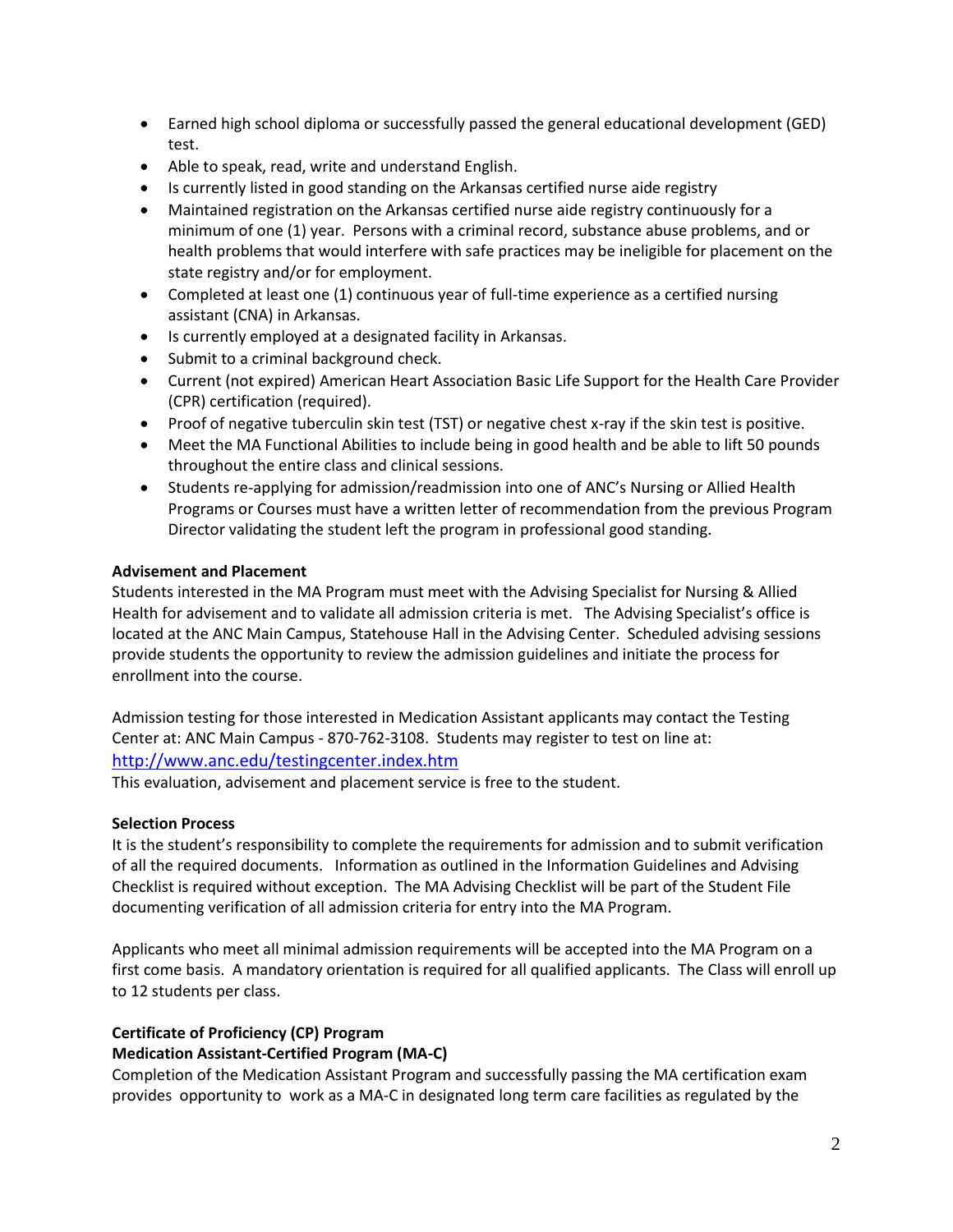Arkansas State Board of Nursing (ASBN). Testing and certification for the MA Program is offered through Headmaster LLP. The Medical Terminology course is a co-requisite course and is required to attain the Basic Certificate in Medication Assistant. Students must complete the both courses with a grade of "C" or better.

| <b>Program Requirements:</b>  | <b>Credit Hours</b> |
|-------------------------------|---------------------|
| AH 16106 Medication Assistant | h                   |
| AH 16011 Medical Terminology  |                     |
| <b>Total Credit Hours</b>     |                     |

| <b>BC in Medication Assistant: Minimum Scores Required</b> |      |         |         |  |
|------------------------------------------------------------|------|---------|---------|--|
|                                                            | Math | English | Reading |  |
| <b>ACT</b>                                                 | 11   | 11      | 13      |  |
| ACCUPLACER-CL                                              | 26A  | 52      | 36      |  |
| ACCUPLACER-NG                                              | 216A | 224     | 224     |  |

#### **Academic Progression:**

The MA Program is competency based in skills and theory. In order to successfully complete the program and obtain the Certificate of Proficiency in Medication Assistant, a student must have satisfactory clinical performance and achieve an overall course average of "C" or 75% or higher. Any student not maintaining a "C" or better in either the Medication Assistant or Medical Terminology course will not be successful in program completion and will not obtain the certificate of proficiency in Medication Assistant.

#### **Course and Clinical Attendance:**

Enrolled students are expected to attend all classes, be on time, and remain in each class for the scheduled class time. Strict attendance records are maintained and students must attend the scheduled clinicals in its entirety to satisfactorily complete the course.

#### **Course Completion:**

Students must attain a final grade of "C" or (75%) or greater to successfully pass the MA and Medical Terminology courses. Both the MA course and Medical Terminology Course must be successfully completed with a grade of "C" or (75%) or greater to receive the Certificate of Proficiency in Medical Assistant.

Both a minimum average of 75% or grade of "C" or better in the theory and a score of "Pass" in the Clinical component of the MA course must be attained to pass the MA Course. Failure of either component of the course (classroom or clinical) will result in a failure for the MA course.

The Grading Scale for the Medication Assistant Program is as follows:

| MA Grading Scale (%) |       |  |  |
|----------------------|-------|--|--|
| Percentage           | Grade |  |  |
| 93-100               | A     |  |  |
| $85 - 92$            | R     |  |  |
| 75 - 84              | C     |  |  |
| 74 - 65              | D     |  |  |
| $0 - 64$             | F     |  |  |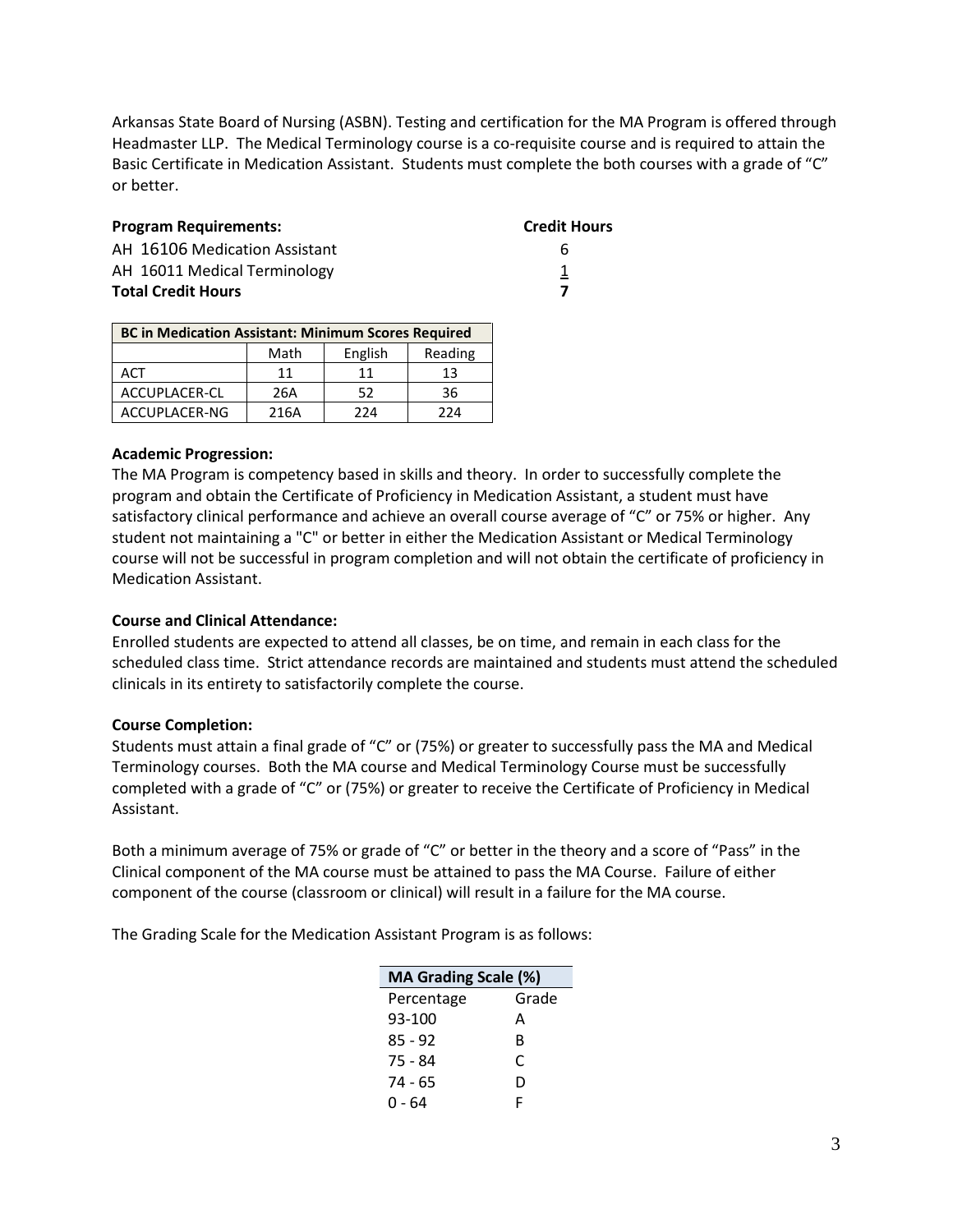#### **Readmission Policy:**

Students who are not academically successful in the MA Program may reapply for the next scheduled course. All admission criteria must be met for the second application and admission process. If the student is unsuccessful on the second attempt in the program, they may reapply after 1 year with all admission criteria being met at the time of application.

Students dismissed from the MA for unprofessional conduct may not be eligible for readmission into the MA program or other Nursing or Allied Health Programs at ANC.

#### **Conviction of a Crime**

Any student, who has been or is convicted of a crime, either prior to entering the MA program or during the course of the program, *must report* this conviction to their Instructor. **Failure to report the crime may result in an immediate suspension and/or dismissal from the MA Program**.

Persons with a criminal record, substance abuse problems, and or health problems that would interfere with safe practices may be ineligible for placement on the state registry and/or for employment.

Refer to Arkansas State Board of Nursing – Nurse Practice Act - SUBCHAPTER 7 – Medication Assistive Persons and the Arkansas State Board of Nursing Rules Chapter 8, Medication Assistant –Certified.

# **Health and Immunizations**

#### Health Statement

Students are required to complete the Health Statement Form and submit during registration or by the first day of class. The requested health data and history information is kept confidential and will be used only as an aid in providing necessary health care if an emergency were to arise or to determine if medical clearance is necessary prior to entering the program. Students who are pregnant or who have an altered health status must have written approval from their physician to enter or continue in clinical rotations. Students must meet all stated clinical outcomes and objectives along with meeting all attendance requirements.

#### Health Insurance

Arkansas Northeastern College does not provide medical related services, nor does the College assume responsibility for injuries incurred by students during any College activity. Medical services may be obtained from local doctors, clinics, and hospitals at the student's expense. All students are encouraged to carry their own health and accident insurance throughout the program.

#### Immunization Requirements for all Enrollees at Arkansas Colleges and Universities:

Arkansas State Law, Act 141 of 1987, requires college students born after 1/1/57 to provide proof of immunity against measles, mumps, and rubella within 30 calendar days of enrollment. **Two MMR** immunizations are required. Exemptions shall be granted only by the Department of Health and must be applied for each academic year. Forms can be obtained by e-mail only at www.immunization.section@arkansas.gov after July 1, each year.

Nursing and Allied Health MMR Immunization Policy:Arkansas law requires all full-time students born on or after January 1, 1957 to provide proof of immunization against measles, mumps, and rubella (MMR) or immunity, or medical or non-medical exemption, or birth before 1957.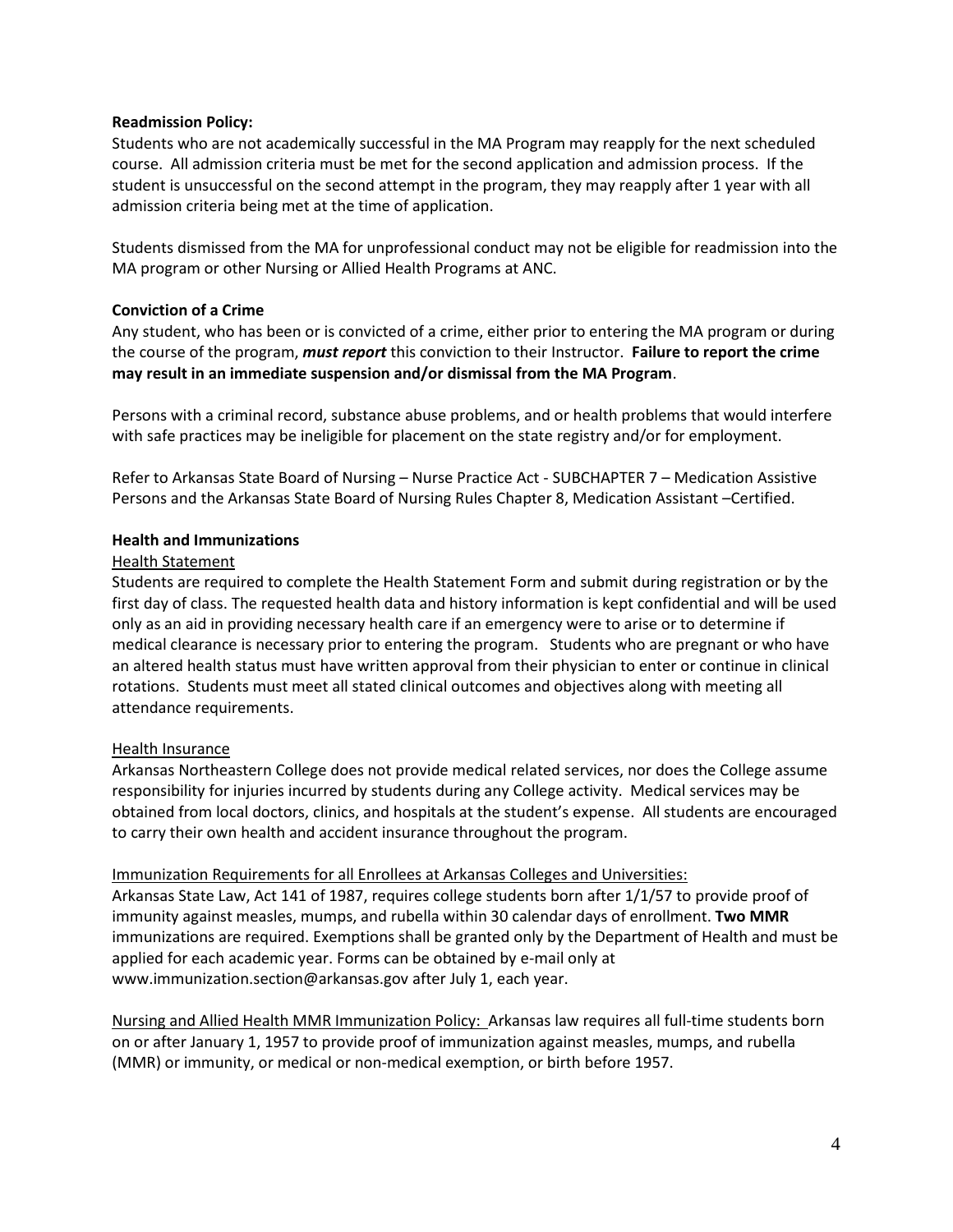- Proof of Immunization: The immunization must be given in two doses. The first dose of the MMR must be given before the first birthday and after 1/1/1968. The second dose must be given at least 28 days after the first. Refer to Table III of the Arkansas State Board of Health, Rules and Regulations Pertaining to Immunization Requirements, page 16. Accepted proof of immunizations shall be those on an immunization record provided by a licensed physician, health department, military service or an official record from another educational institution in Arkansas. All accepted immunization records shall state the vaccine type and dates of vaccine administration.
- Proof of Immunity: In lieu of receiving vaccine students may provide proof of immunity. Students must submit serological test results (titers) appropriate for all three diseases (measles, mumps, and rubella) to the Arkansas Department of Health (ADH) along with a letter requesting approval of immunity. Please send letter and test results to: *Arkansas Department of Health ATTENTION: Immunization Section 4815 West Markham Street Little Rock, AR 72205*

After the Medical Director of the Immunization Section of the ADH has reviewed the letter and results, the student will receive either an approval or denial letter. If approved, it is the student's responsibility to provide ANC Registrar a copy of the letter for placement in the student's permanent file. Thereafter, annual approval is not required. If denied, the student must receive the required immunization or request an exemption (see below) through the Arkansas Department of Health.

• Medical or Non-medical Exemption: Students may apply for an authorized exemption (medical, religious, or philosophical) from the Arkansas Department of Health. Exemptions must be applied for each academic year. Forms can be obtained after July 1, each year by e-mail only at: [http://www.healthy.arkansas.gov/programsServices/infectiousDisease/Immunizations/Docume](http://www.healthy.arkansas.gov/programsServices/infectiousDisease/Immunizations/Documents/2017-2018%20College%20Immunization%20Exemption%20Application%20Packet.pdf) [nts/2017-2018%20College%20Immunization%20Exemption%20Application%20Packet.pdf](http://www.healthy.arkansas.gov/programsServices/infectiousDisease/Immunizations/Documents/2017-2018%20College%20Immunization%20Exemption%20Application%20Packet.pdf)

Other Immunization Requirements: Students admitted to the Medication Assistant Program must have a tetanus or tetanus booster if it has been greater than 10 years since their last booster. As a condition of admission in the MA Program, all students are required to provide at the beginning of the course documentation of a negative tuberculin (TB) skin test or in the event of a positive TB skin test, a negative chest x-ray within the past three years; OR provide evidence of no TB disease per negative result of interferon-gamma release assays (IGRAs) blood tests (T-SPOT or QuantiFERON).

Students entering the MA Course must realize the potential for exposure to the Hepatitis B virus. Faculty recommends appropriate documentation of a completed series of Hepatitis B immunizations or consent to and be in the process of receiving the series of the 3 injections prior to any contact with patients. If a student refuses or has reason to believe that the vaccine is contraindicated for him/her, the student must sign a declination form acknowledging the risk of Hepatitis B infection in a healthcare setting. Students are required to have an annual seasonal influenza vaccine and it is recommended students who have not had the chicken pox receive the Varicella Vaccine.

#### COVID-19 Vaccinations

The Division of Allied Health at Arkansas Northeastern College does not mandate COVID-19 vaccination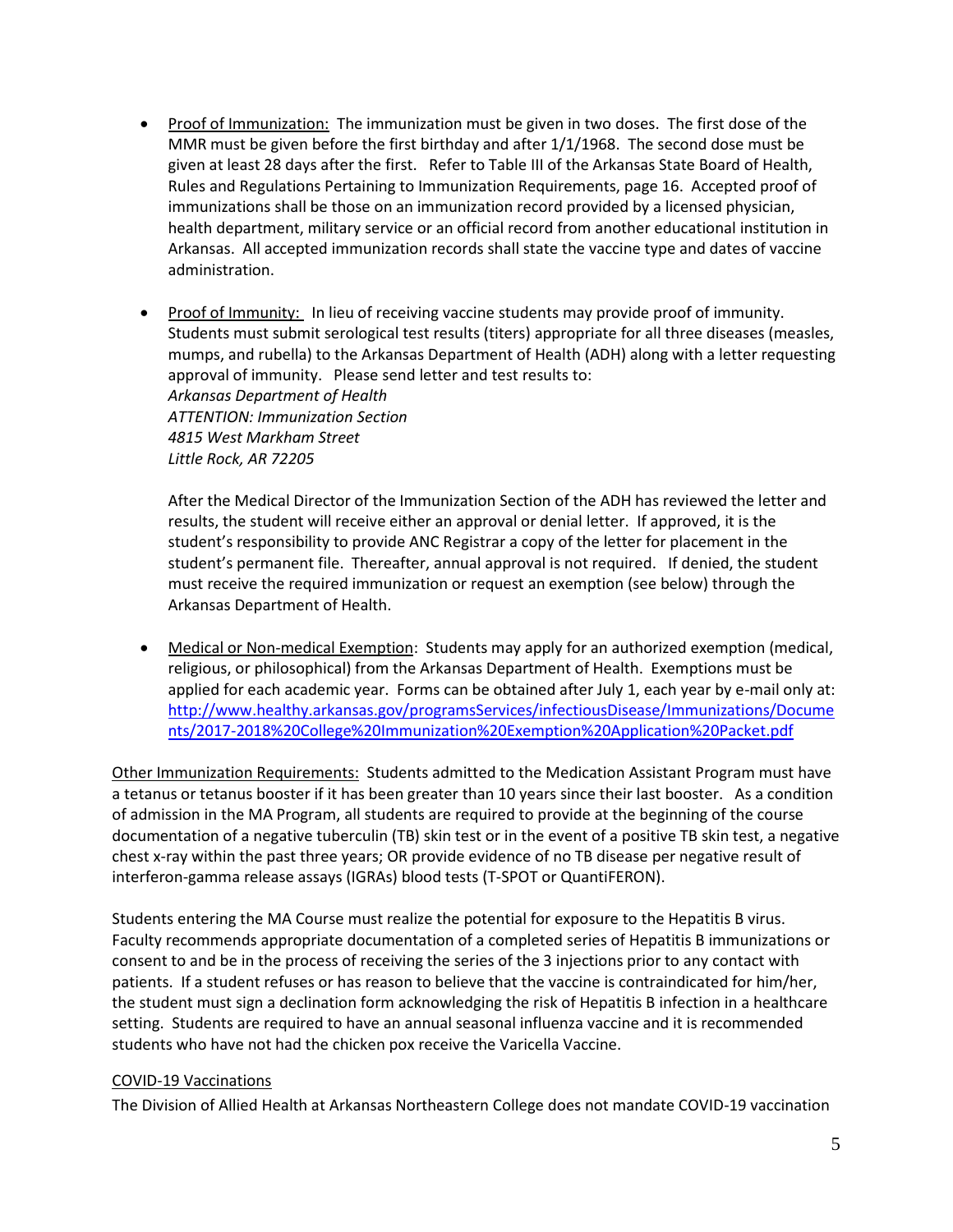as a requirement for enrollment in any of their courses or programs and in compliance with AR ACT 1030, does not request a student's COVID-19 vaccination status. However, clinical affiliates may mandate and require proof of the vaccine for both faculty and students attending their facilities for clinical experiences. Currently there are several facilities that mandate the COVID-19 Vaccine.

In order to ensure all students are provided an equitable clinical educational experience necessary to meet required course and program objectives, students must be eligible for placement in any approved clinical site. ANC Nursing & Allied Health faculty will not make exceptions by scheduling alternate clinical sites or assignments based on vaccination status. Students ineligible to meet their clinical assignments will not be successful in meeting their course objectives.

#### Functional Ability

Medication Assistants are a practice discipline, with cognitive, sensory, affective, and psychomotor performance requirements. The knowledge, skills and abilities to safely and effectively practice as a Medication Assistant-Certified is important. To ensure that your decision to become a MA is the correct the faculty asks that you understand the physical, emotional, and professional demands of a MA-C. Take into consideration whether you can perform the following functions, with or without accommodations. If you determine that you are unable to do any of the skills listed and you have a documented disability, you will then need to determine if a reasonable accommodation can be provided. Throughout the MA course and upon entering practice as a MA-C in the healthcare workforce, you will find yourself in a variety of learning experiences. You will need to take into consideration the specifics of each body position and the percentage of time the skill requires in order to determine if reasonable accommodations can be provided. To request an accommodation, you will need to contact Arkansas Northeastern College's Student Services office and present documentation of your disability.

#### **Functional Ability Categories, Descriptions and Representative Activities and Attributes**

#### **1. Gross Motor Skills:**

Students must be able to:

- $\Box$  move in confined spaces
- $\Box$  maintain balance
- $\Box$  turn and twist body from side to side
- $\Box$  reach above and below the waist and above the head and in front of the body
- $\Box$  push, pull, stabilize, twist, and freely move arms to allow movement of 50 pounds as in moving an object or transferring a client from one place to another

#### **2. Fine Motor Skills:**

Students must be able to:

- $\Box$  Demonstrate hand and finger coordination that allows student to grasp, twist, pinch and squeeze (e.g. Handling a medical record, opening packages of disposable supplies, opening jars and bottles)
- $\Box$  strength to work with objects weighing 5lbs for at least 5 seconds

#### **3. Senses: Smell, Hearing and Vision:**

Students must be able to:

- $\Box$  detect differences in body and environmental odors
- $\Box$  hear and understand voices spoken at a normal speaking volume within a distance of 10 feet
- $\Box$  hear faint noises such as whispers and client's breathing patterns within a range of 3 feet
- $\Box$  see objects clearly within a minimum of 20 feet
- $\Box$  have depth perception and peripheral vision to allow identification of dangerous objects and client situations within the client room
- $\Box$  read and interpret written data held at normal reading distance
- $\Box$  hear moderate sounds such as IV pump alarms, patient nurse-call systems, intercoms, telephones
- **4. Emotional Stability:**

Students must be able to: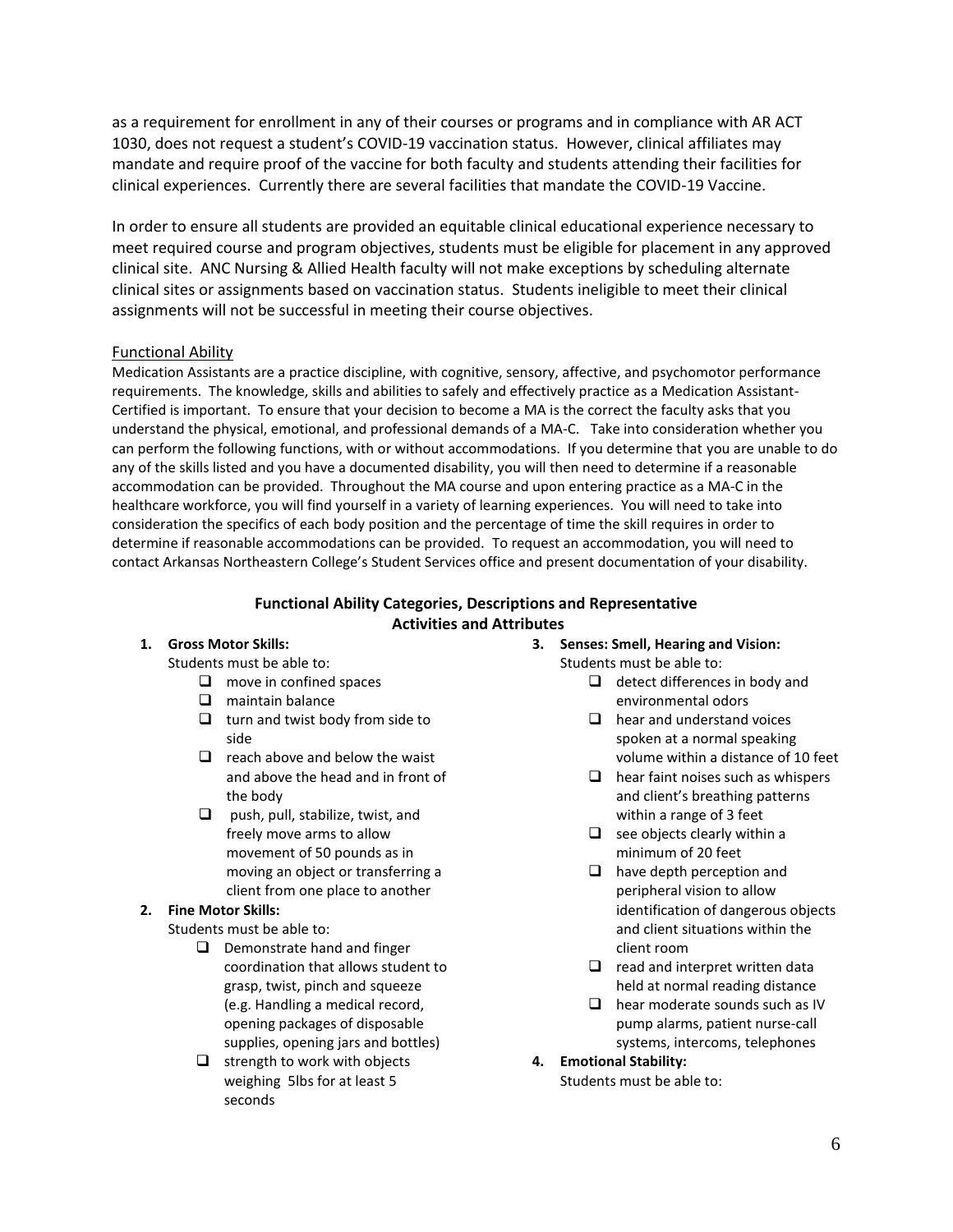- $\Box$  interact and support clients during times of stress and emotional upset
- $\Box$  adapt to changing situations and emergency conditions while maintain emotional control
- $\Box$  cope with strong emotions and physical outbursts of clients while remaining in a reasonable state of calm
- $\Box$  focus attention on client needs despite interruptions and multiple demands
- $\Box$  focus attention on tasks through to completion
- **5. Interpersonal Skills:**
	- Students must be able to:
		- $\Box$  apply knowledge gained in classroom to establish appropriate relationships with clients, families, and co‐workers
		- $\Box$  interact as a member of the health care team
		- $\Box$  respect, accept and accommodate to the extent possible diversity in culture, religion, sexual orientation, marital status, socio‐ economic status, and abilities and disabilities
		- $\Box$  successfully manage interpersonal conflict

#### **6. Reading:**

Students must be able to:

- $\Box$  read and understand information at the level of the minimum passing score on the entrance assessments
- $\Box$  understand and document using charts, graphs and worksheets
- $\Box$  read and understand digital and computer displays

#### **7. Math:**

Students must be able to:

- $\Box$  perform basic math including add, subtract, multiply, and divide
- $\Box$  count and understand the meaning of numbers
- $\Box$  measure length by reading a tape measure or ruler
- $\Box$  tell time on a clock

#### **8. Tactile Ability:**

Students must be able to:

- $\Box$  distinguish subtle vibrations through the skin (pulse)
- $\Box$  move quickly in case of emergency situations
- $\Box$  identify the subtle difference in surface characteristics (feel a raised rash, swelling)
- $\Box$  detect temperature (e.g. Skin, liquids, environment, equipment)

# **9. Mobility:**

- Students must be able to:
	- $\Box$  squat or modified squat (one knee on floor) for at least 1 minute
	- $\Box$  climb and descend a flight of stairs in succession
	- $\Box$  walk independently without the assistance of a cane, walker, crutches, wheel chair or the assistance of another person
	- $\Box$  move quickly (e.g. responding to emergencies)
	- $\Box$  walk (e.g. walk with client)
- **10. Environmental & Physical Endurance:** Students must be able to:
	- $\Box$  demonstrate stamina sufficient to maintain continuous physical activity for a period of time from 5‐ 8 hours
	- $\Box$  tolerate exposure to common allergens such as :pets (e.g. service or therapy animals), body lotions and soaps (e.g. patient hygiene products), cleaning products (e.g. antiseptics, disinfectants)
	- $\Box$  tolerate working in confined areas with temperatures as high as 90 degrees (e.g. assisting with showers and baths)

# **11. Speech and Communication:**

Students must be able to:

- $\Box$  interact with others to report observations and advocate for the needs of clients
- $\Box$  speak, write and understand English at a level to effectively communicate with clients as well as report and document client information
- $\Box$  understand flow charts, graphs to interpret data and enter data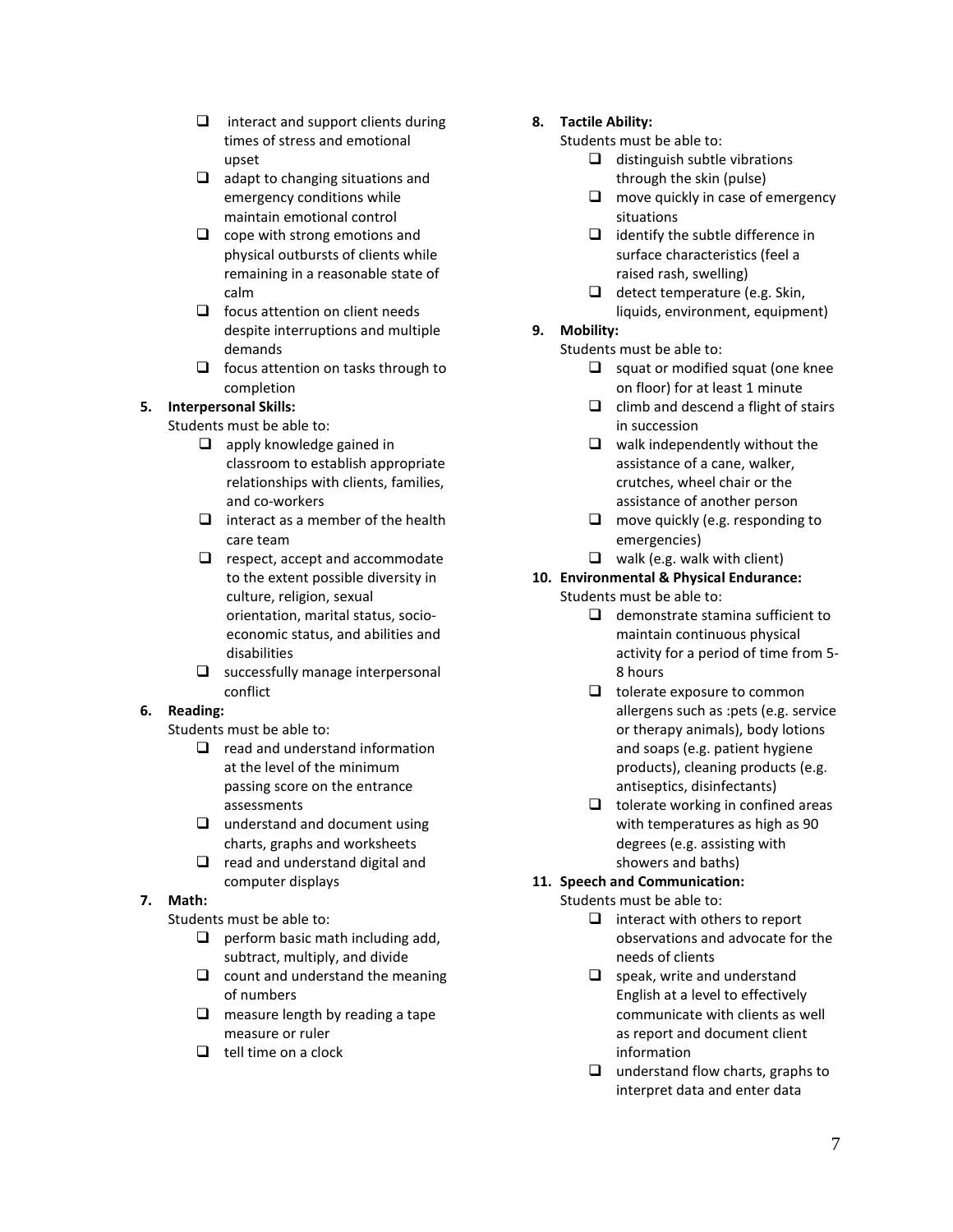# **Arkansas Northeastern College Medication Assistant (MA) Program Projected Cost List 2021-2022**

|                               | <b>Per Credit</b> |
|-------------------------------|-------------------|
| <b>Tuition</b>                | Hour              |
| Mississippi County Residents  | \$72.00           |
| Out of County Residents       | \$82.00           |
| Bootheel & Tennessee Border   | \$82.00           |
| <b>Out of State Residents</b> | \$132.00          |
| International Students        | \$132.00          |

*.*

|                                                             |                      | <b>In County</b>  |
|-------------------------------------------------------------|----------------------|-------------------|
| <b>Estimated Tuition: In County Fees</b>                    |                      | <b>Totals</b>     |
| Medication Assistant (MA) Course (\$72 per credit hour x 6) |                      | \$432.00          |
| Medical Terminology (\$72 per credit hour x 1)              |                      | \$72.00           |
| Technical Fee (\$14.00 per credit hour x 7)                 |                      | \$98.00           |
| Registration Fee (\$25.00/semester x 1)                     |                      | \$25.00           |
| ZOOM/INET Course Fees (\$20/credit hour x 7)                |                      | 175.00            |
|                                                             | In County            | \$802.00          |
|                                                             | <b>Out of County</b> | \$872.00          |
| <b>Other MA Program Costs</b>                               |                      |                   |
| <b>Background Screening</b>                                 |                      | \$55.00           |
| <b>Required Textbooks</b>                                   |                      | \$200.00          |
| Uniforms, Shoes & Accessories                               |                      | \$100.00          |
| Hepatitis B Immunization/TB Skin Test/Vaccines              |                      | \$160.00          |
| <b>CPR Course/Card</b>                                      |                      | \$20.00           |
|                                                             |                      | \$535.00          |
| <b>Program Completion Fees</b>                              |                      |                   |
| MA Certification Exam Application Fee                       |                      | \$71.00           |
| AR State Board of Nursing Certification Fees                |                      | \$35.00           |
|                                                             |                      | \$106.00          |
| <b>Total Program Projected Cost:</b>                        | In County Total      | \$1,443.00        |
|                                                             | Out of County Total  | <b>\$1 513 NO</b> |

*\*Costs are estimated at time of document completion and are subject to change. Updated 9/2021*

**Out of County Total \$1,513.00**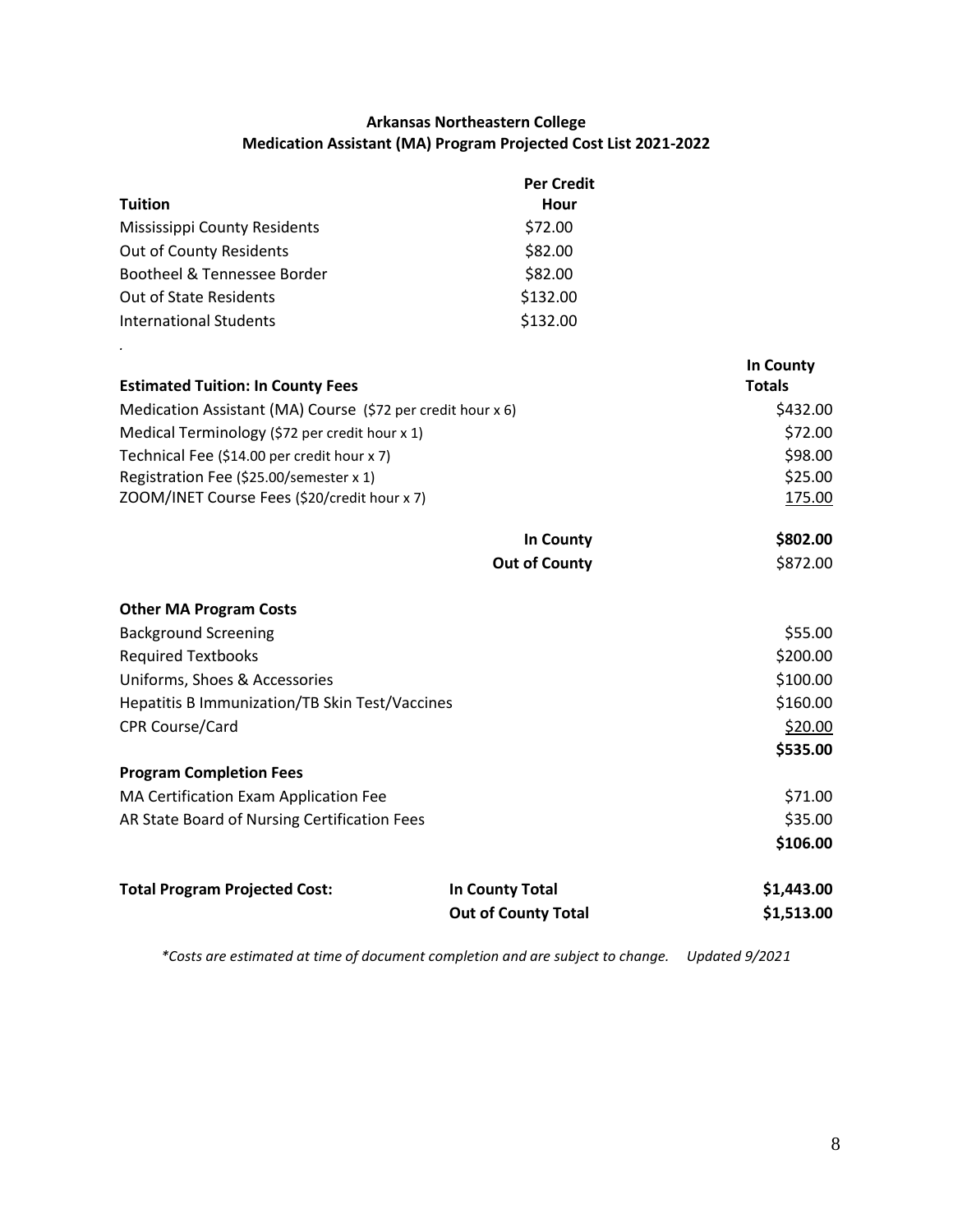**Arkansas Northeastern College Medication Assistant Course Application Packet**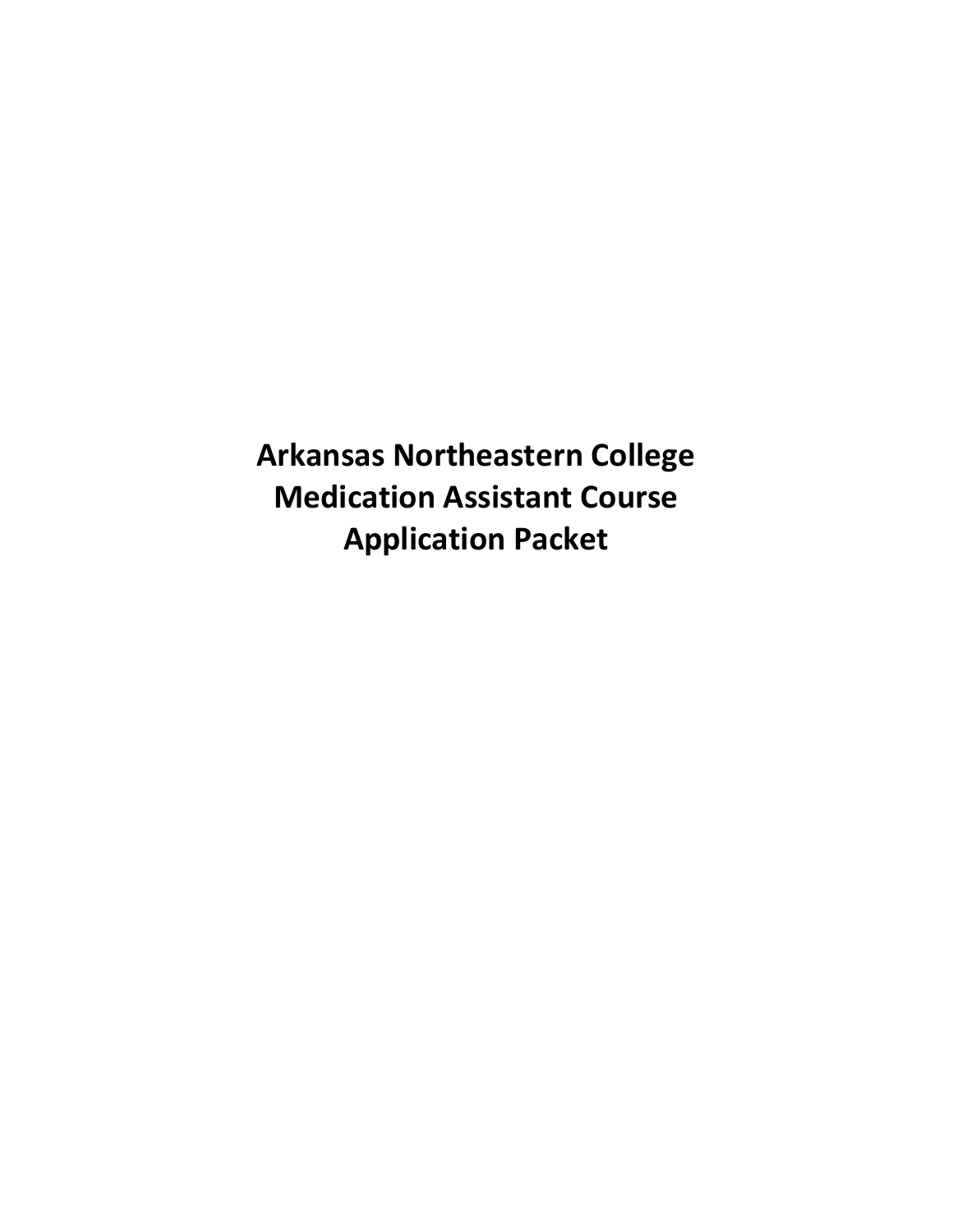# **Arkansas Northeastern College Medication Assistant Course Application for Admission** *(Page 1)*

| Please complete and return this application as follows:<br>Hand Deliver or Mail to ANC Advising Center/Mr. Jackson Neil |         |          |                                             |  |
|-------------------------------------------------------------------------------------------------------------------------|---------|----------|---------------------------------------------|--|
| Arkansas Northeastern College                                                                                           |         |          |                                             |  |
| Attention: Jack Neil, Advising Specialist                                                                               |         |          | Applying for: Fall ___ Spring __ Summer ___ |  |
| 2501 South Division                                                                                                     |         |          |                                             |  |
| P.O. Drawer 1109                                                                                                        |         |          |                                             |  |
| Blytheville, AR 72316-1109                                                                                              |         |          |                                             |  |
|                                                                                                                         |         |          |                                             |  |
|                                                                                                                         |         |          |                                             |  |
| (Last)                                                                                                                  | (First) | (Middle) | (Maiden)                                    |  |
| <b>Mailing Address:</b>                                                                                                 |         |          |                                             |  |
| (City)                                                                                                                  |         | (State)  | (Zip)                                       |  |
| <b>Physical Address:</b>                                                                                                |         |          |                                             |  |
| (Street Number)                                                                                                         | (City)  | (State)  | (Zip)                                       |  |
|                                                                                                                         |         |          |                                             |  |
|                                                                                                                         |         |          |                                             |  |
|                                                                                                                         |         |          |                                             |  |
|                                                                                                                         |         |          |                                             |  |
| Did you graduate High School or obtain a GED _______ Yes _______ No                                                     |         |          |                                             |  |
| If you did not complete High School, what was your highest grade completed.                                             |         |          |                                             |  |
| Have you attended Colleges, Universities or other Schools? _____ Yes _____ No                                           |         |          |                                             |  |
| If yes, list name of Institution, dates attended and hours/degree type completed.                                       |         |          |                                             |  |
|                                                                                                                         |         |          |                                             |  |
| 2.                                                                                                                      |         |          |                                             |  |
| Are you a current Certified Nursing Assistant in Arkansas? _____Yes ____                                                |         |          | No                                          |  |
|                                                                                                                         |         |          |                                             |  |
|                                                                                                                         |         |          |                                             |  |
| Do you have any other license/certification in the healthcare profession?______ Yes _______ No                          |         |          |                                             |  |
|                                                                                                                         |         |          |                                             |  |
|                                                                                                                         |         |          |                                             |  |

Have you ever been convicted of a Crime? \_\_\_\_\_Yes \_\_\_\_\_No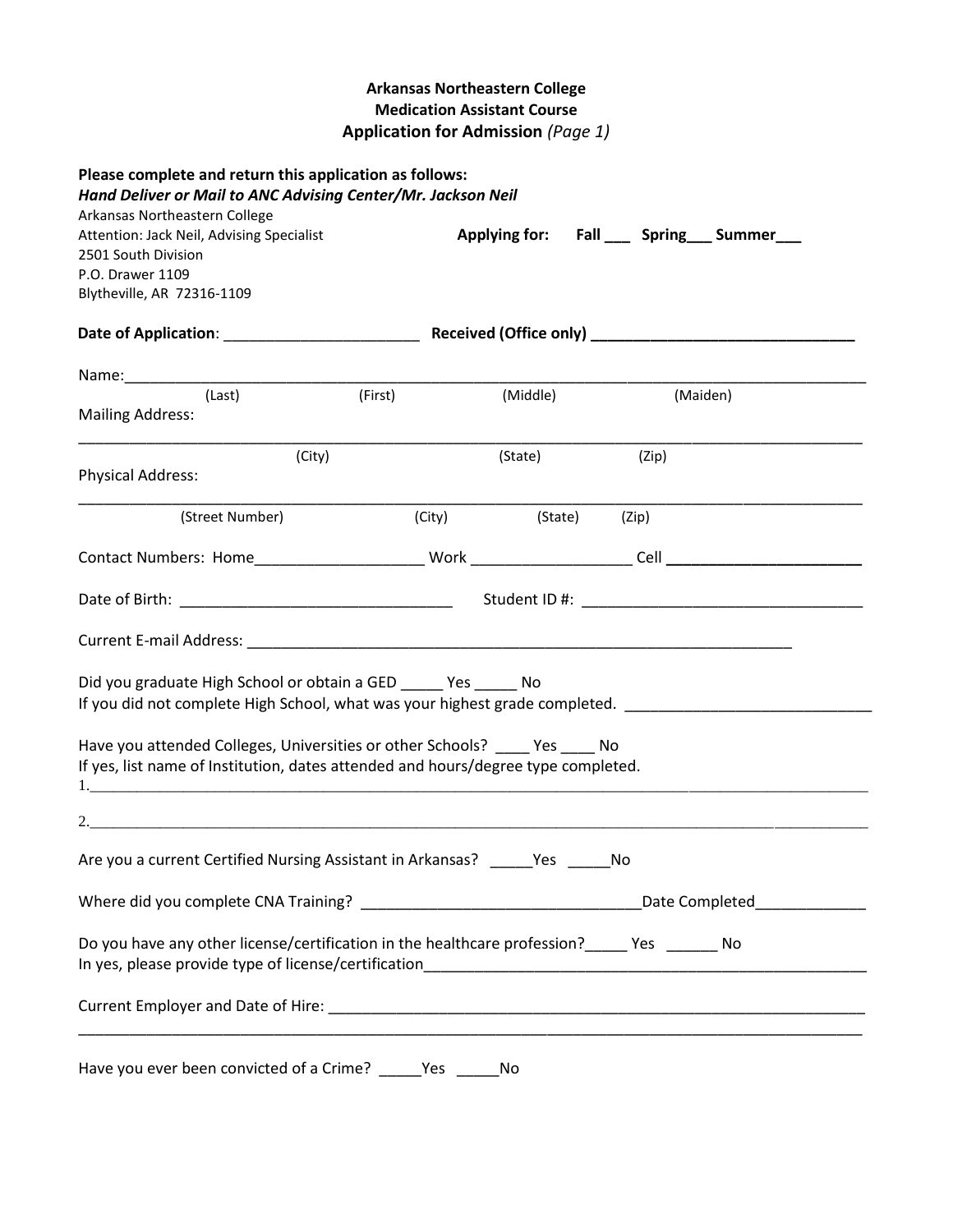# **Arkansas Northeastern College Medication Assistant Course Application for Admission** *(Page 2)*

Medication Assistant (MA) Program Applicants must meet all the following eligibility requirements to be considered for admission into the MA program.

- I have received and read the Information Guidelines for the Medication Assistant Program from Arkansas Northeastern College regarding admission policies and requirements.
- I understand that it is my responsibility to ensure that all admission criteria are met and to submit all supporting documentation to be considered for acceptance into the MA Program.
- I acknowledge I have read, understand, and will abide by the policies and guidelines in the ANC Return to Campus Plan 2020-2021 and any subsequent COVID-19 pandemic related updates and or announcements posted on the ANC Portal.
- **Perspective students must apply to Arkansas Northeastern College and meet all the admission criteria for the MA Program and the College to include:**
	- o Minimum age of 18 years.
	- $\circ$  Earned high school diploma or successfully passed the general educational development (GED) test.
	- o Able to speak, read, write and understand English.
	- $\circ$  Maintained registration on the Arkansas certified nurse aide registry continuously for a minimum of one (1) year. Persons with a criminal record, substance abuse problems, and or health problems that would interfere with safe practices may be ineligible for placement on the state registry and/or for employment.
	- $\circ$  Completed at least one (1) continuous year of full-time experience as a certified nursing assistant (CNA).
	- o Is currently employed at a designated long term care facility in Arkansas.
	- $\circ$  Submit to a criminal background check as outlined in the MA Information Guidelines.
	- o Current (not expired) American Heart Association Basic Life Support for the Health Care Provider (CPR) certification (required).
	- o Proof of negative tuberculin skin test (TST) or negative chest x-ray if the skin test is positive.
	- $\circ$  Meet the MA Functional Abilities to include being in good health and be able to lift 50 pounds throughout the entire class and clinical sessions.
- I have read and understand the Functional Ability Categories, Descriptions, and Representative Activities and Attributes.
- I understand that Medication Assisting is a discipline with cognitive, sensory, affective, and psychomotor performance requirements. I understand that, if necessary and if I meet certain documentation requirements of a disability, I must contact ANC Student Services at (870) 762-3180 to request accommodations.

I acknowledge that all information provided is true and that misrepresenting the truth will result in denial of admission and/or dismissal from the ANC Medication Assistant Course. I understand that persons convicted of certain crimes may not be eligible to attend clinical or take the MA Certification Exam.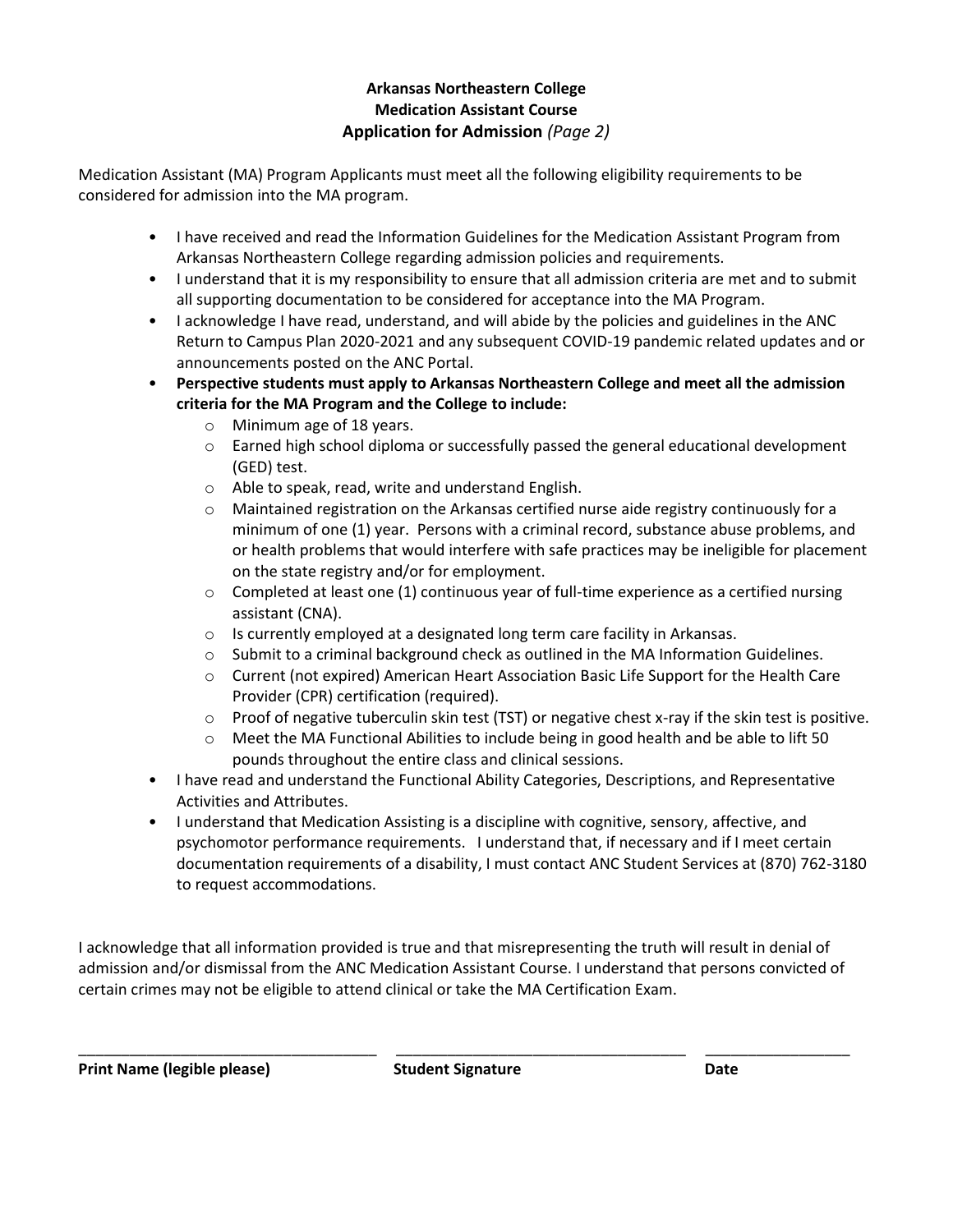#### **Arkansas Northeastern College Allied Health Programs (Medication Assistant) Personal Health Data and Medical History**

The information provided on this form is confidential and will be used only as an aid in providing necessary health care if an emergency were to arise while a student is participating in one of the Allied Health Programs or to determine if medical clearance is necessary prior to entering the program. Students who are pregnant or who have an altered health status must have written approval from their physician to enter or continue in clinical rotations. Students must meet all stated clinical outcomes and objectives along with meeting all attendance requirements.

| Name                                  |              |                | Student ID#   |               |
|---------------------------------------|--------------|----------------|---------------|---------------|
| Last                                  | <b>First</b> | <b>Middle</b>  |               |               |
| <b>Address</b>                        |              |                |               | Phone #       |
| <b>Street</b>                         | <b>City</b>  | <b>State</b>   | Zip           |               |
| Date of Birth                         | Age          | Gender         | <b>Height</b> | <b>Weight</b> |
|                                       |              |                |               |               |
| <b>Name</b>                           |              | <b>Address</b> |               | Phone #       |
| <b>Known Allergies</b>                |              |                |               |               |
| Person to Notify in Case of Emergency |              |                | Phone#        | Relationship  |

Attach proof of current **Tuberculosis skin test** or chest x-ray, as appropriate.

#### **Students are responsible for their own Health and Accident Insurance.**

ANC does not provide medical related services, nor does the College assume responsibility for injuries incurred during any College related activity.

#### **Please respond to the following health related questions by indicating "yes" or "no":**

| <b>Condition</b>                                  | Have you ever had: |     | Do you presently have: |     |
|---------------------------------------------------|--------------------|-----|------------------------|-----|
| Orthopedic (Bone) Problems                        | Yes                | No. | Yes                    | No. |
| <b>Chemical Dependency (Alcohol/Drugs)</b>        | Yes                | No. | Yes                    | No. |
| <b>Chronic Communicable Disease</b>               | Yes                | No. | Yes                    | No. |
| Psychiatric (Mental Health) Problems              | Yes                | No. | Yes                    | No. |
| <b>Dental Problems</b>                            | <b>Yes</b>         | No. | Yes                    | No. |
| Neurological (Nerve) Problems                     | Yes                | No. | Yes                    | No. |
| Cardiovascular (Heart) Problems                   | Yes                | No  | Yes                    | No. |
| Respiratory (Lung) Problems                       | Yes                | No  | Yes                    | No. |
| <b>Other Significant Health Problems</b><br>List: | Yes                | No. | Yes                    | No. |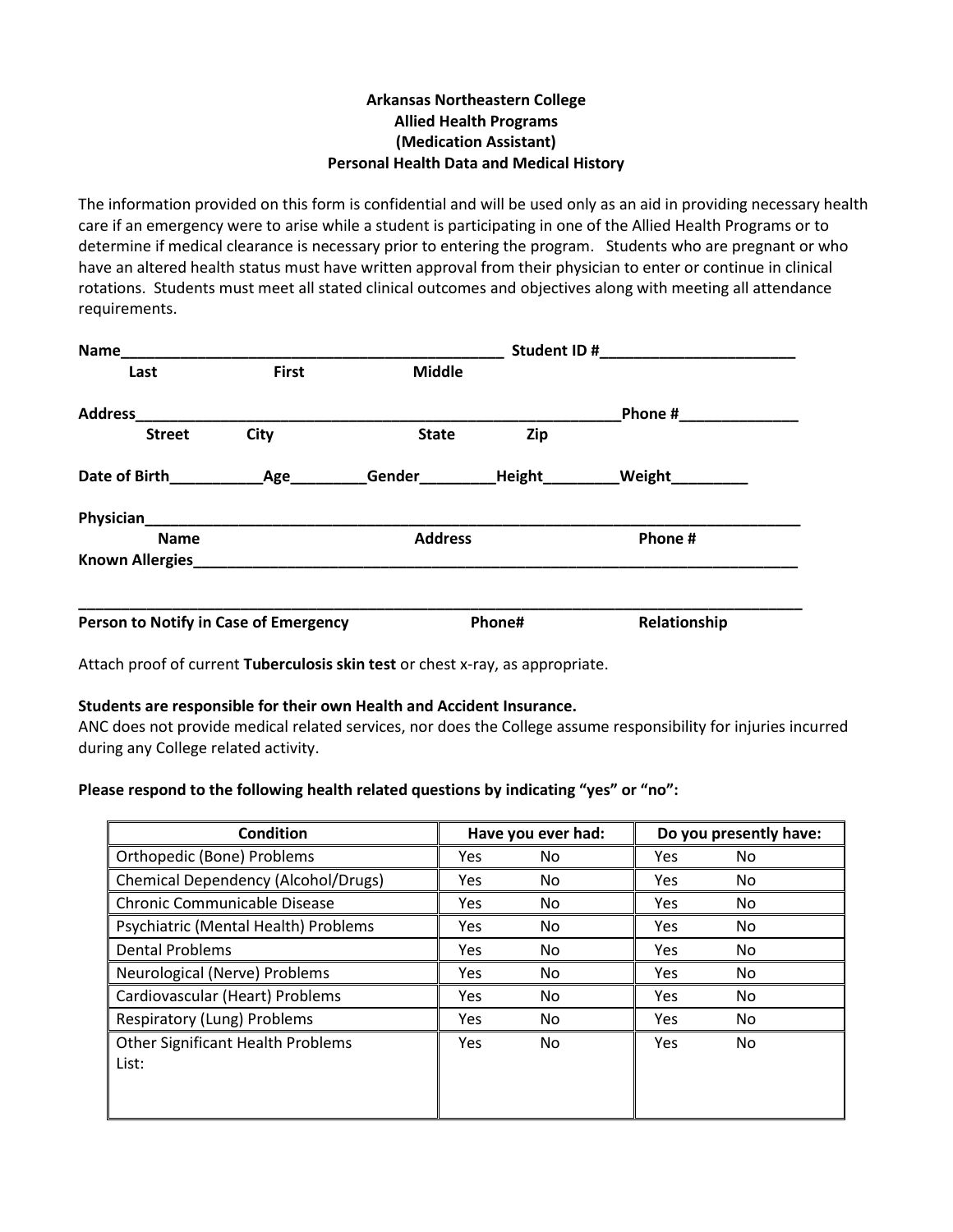Please describe any health problems below. Include duration, treatments, and resolution of the health problems.

**\_\_\_\_\_\_\_\_\_\_\_\_\_\_\_\_\_\_\_\_\_\_\_\_\_\_\_\_\_\_\_\_\_\_\_\_\_\_\_\_\_\_\_\_\_\_\_\_\_\_\_\_\_\_\_\_\_\_\_\_\_\_\_\_\_\_\_\_\_\_\_\_\_\_\_\_\_\_\_\_\_\_\_\_\_ \_\_\_\_\_\_\_\_\_\_\_\_\_\_\_\_\_\_\_\_\_\_\_\_\_\_\_\_\_\_\_\_\_\_\_\_\_\_\_\_\_\_\_\_\_\_\_\_\_\_\_\_\_\_\_\_\_\_\_\_\_\_\_\_\_\_\_\_\_\_\_\_\_\_\_\_\_\_\_\_\_\_\_\_\_**

|                                | Please list any medications you are currently taking (prescribed and over-the-counter)                                                                                                                                                                                                                                                                                                                                                                                                                          |      |
|--------------------------------|-----------------------------------------------------------------------------------------------------------------------------------------------------------------------------------------------------------------------------------------------------------------------------------------------------------------------------------------------------------------------------------------------------------------------------------------------------------------------------------------------------------------|------|
|                                |                                                                                                                                                                                                                                                                                                                                                                                                                                                                                                                 |      |
| <b>Information Guidelines.</b> | Medical clearance is required on any health problem that could interfere with the ability of the student<br>to meet the performance criteria for the program, endanger the safety of a patient and/or jeopardize<br>the health of the student if he/she attempts to meet the performance criteria.<br>I understand that being a student in the Allied Health Programs and to practice as a NA or Phlebotomist<br>will require me to have certain functional abilities as documented in the respective Program's |      |
| <b>Student Printed Name</b>    | <b>Student Signature</b>                                                                                                                                                                                                                                                                                                                                                                                                                                                                                        | Date |
| For Instructor use only:       |                                                                                                                                                                                                                                                                                                                                                                                                                                                                                                                 |      |
|                                | After review of the Student's Health Statement and in consultation (if indicated) with the<br>student, I am requesting Medical Clearance: Yes _______ No ______                                                                                                                                                                                                                                                                                                                                                 |      |
|                                |                                                                                                                                                                                                                                                                                                                                                                                                                                                                                                                 |      |

**\_\_\_\_\_\_\_\_\_\_\_\_\_\_\_\_\_\_\_\_\_\_\_\_\_\_\_\_\_\_\_\_\_\_\_\_\_\_\_\_ \_\_\_\_\_\_\_\_\_\_\_\_\_\_\_\_\_** 

Comments/Notes:

**Instructor Signature Date**